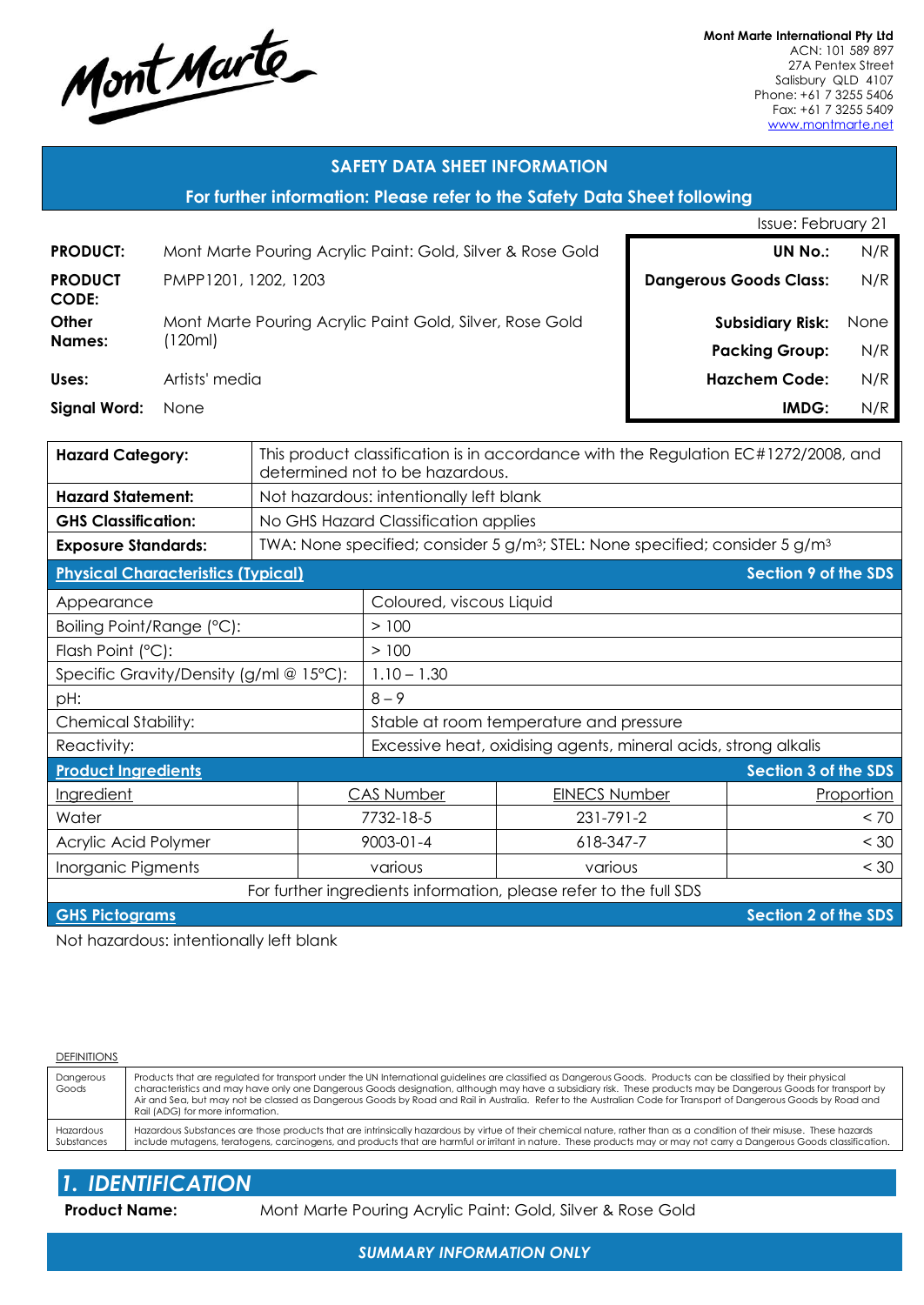

**Product Code:** PMPP1201, 1202, 1203 **Chemical Family:** Artists' media paints **Molecular Formula:** Mixtures **Recommended Use:** Artists' media **ACN:** 101 589 897 **Fax:**  $+61732555409$ **All other inquiries:** [www.montmarte.net](http://www.montmarte.net/)

**Other Names:** Mont Marte Pouring Acrylic Paint Gold, Silver, Rose Gold (120ml) **Supplier:** Mont Marte International Pty Ltd. **Address:** PO BOX 303, SALISBURY QLD 4107 Australia **Telephone:** +61 7 3255 5406 (During office hours: 9am – 5pm) **Emergency Phone: CHEMCALL®: + 64 4 917 9888**

## *2. HAZARDS IDENTIFICATION*

#### **Hazard Category**

This product classification is in accordance with the Regulation EC#1272/2008, and determined not to be hazardous.

#### **GHS Classification**

No GHS Hazard Classification applies

#### **GHS Pictograms**

Not hazardous: intentionally left blank

#### **Hazard Statement**

Not hazardous: intentionally left blank

#### **Hazard Statements**

Not hazardous: intentionally left blank

#### **Precautionary Statements**

Not hazardous: intentionally left blank

#### **Dangerous Goods Classification** N/R

#### **Signal Word** None

Supplemental Hazard information (EU)<sup>58</sup>: Not applicable.

## *3. COMPOSITION: Information on Ingredients*

| <b>Chemical Ingredient</b>                       | <b>CAS Number</b> | <b>EC Number</b> | Proportion $(\% v/v)$ |  |  |
|--------------------------------------------------|-------------------|------------------|-----------------------|--|--|
| Water                                            | 7732-18-5         | 231-791-2        | < 70                  |  |  |
| Acrylic Acid Polymer                             | 9003-01-4         | 618-347-7        | < 30                  |  |  |
| Inorganic Pigments                               | various           | various          | < 30                  |  |  |
| <b>Organic Pigments</b>                          | various           | various          | < 15                  |  |  |
| 2-amino-2-methylpropanol                         | 124-68-5          | 204-709-8        | < 1                   |  |  |
| Other ingredients determined not to be hazardous | various           | various          | < 20                  |  |  |
| Preservative: Bronopol                           | $52 - 51 - 7$     | 200-143-0        | < 0.05                |  |  |

## *4. FIRST AID MEASURES*

# **For advice, contact Poisons Centre [https://poisoncentres.echa.europa.eu](https://poisoncentres.echa.europa.eu/) or your local doctor.**

## **Ingestion**

If swallowed, give water to drink. If patient feels unwell, seek medical advice.

## **Eye Contact**

Flush eyes with large amounts of water until irritation subsides. If irritation persists, seek medical advice.

#### **Skin Contact**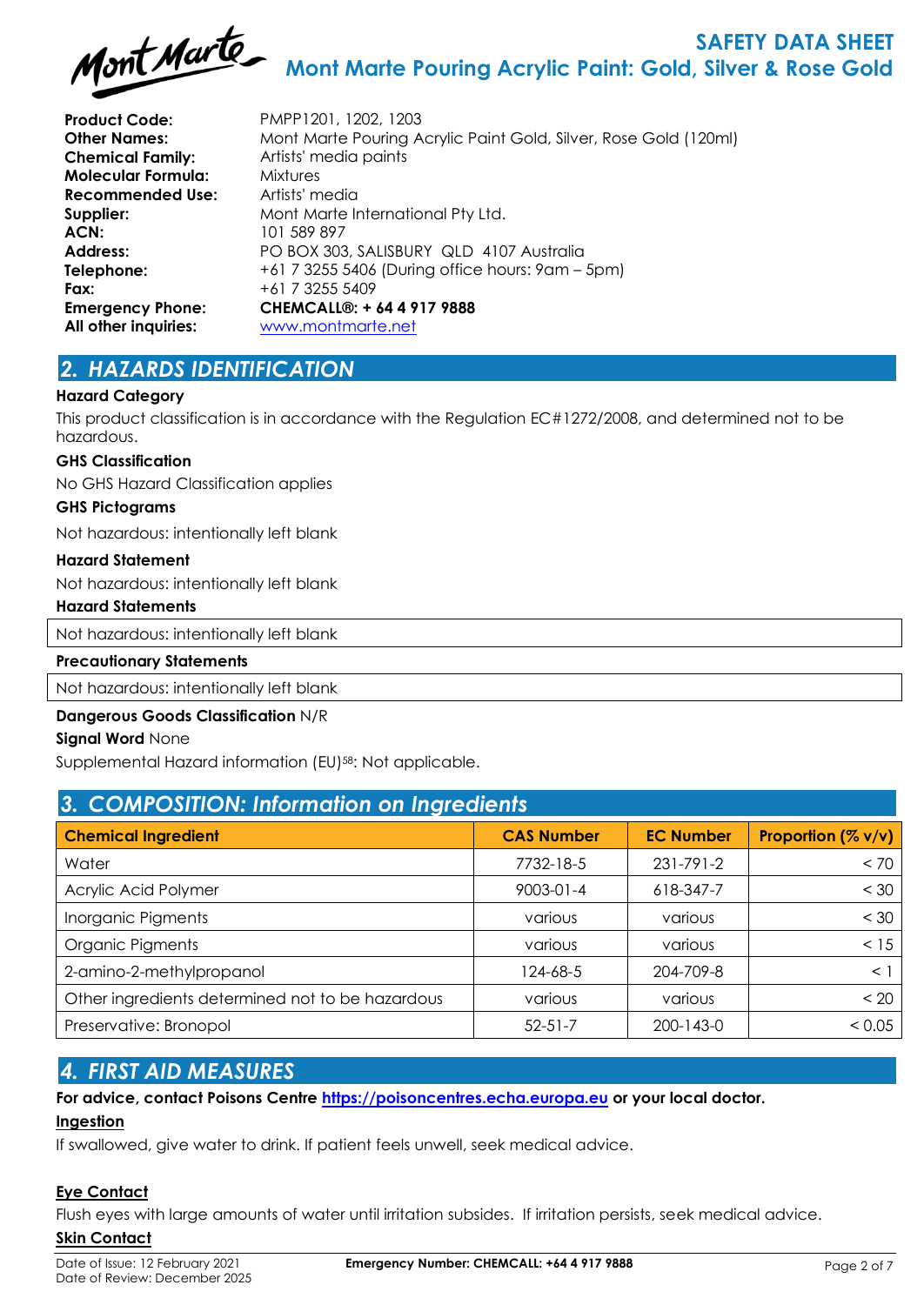

Wash off skin with soap and cold water. If irritation or other symptoms develop, seek medical advice.

## **Inhalation**

If exposed, remove to fresh air and keep at rest. If unwell, seek medical advice.

## **First Aid Facilities**

Access to clean, cold water.

## **Medical Attention**

Treat according to symptoms. There are no narcotic effects with this product.

## *5. FIRE FIGHTING MEASURES*

This product is unlikely to pose a combustion risk, nor provide a significant 'fuel' hazard. If possible, segregate the product from the source of the fire, if safe to do so. Allow trained personnel to attend a fire in progress providing fire fighters with this Safety Data Sheet. Prevent extinguishing media from escaping to drains and waterways.

## **Suitable Extinguishing Media**

(For large volume fires.) Alcohol resistant foam, water spray or fine spray mist.

### **Hazards from combustion products**

Carbon monoxide, carbon dioxide, and other organic material

## **Precautions for fire fighters and special protective equipment**

Fully self-contained breathing apparatus

#### **Hazchem Code**

N/R

## *6. ACCIDENTAL RELEASE MEASURES*

#### **Emergency Procedures**

This product is supplied in small quantities; however, if stored with large quantities of similar packaged product, consider the following action:

- Prevent product from escaping to drains and waterways;
- Contain leaking packaging in a suitable receptacle;
- Prevent vapours or fumes from building up in confined areas;
- Ensure that drain valves are closed at all times (in case of use with fire fighting liquid/foam); and
- Clean up and report spills immediately.

## *7. HANDLING AND STORAGE*

## **Precautions for Safe Handling**

This product is unlikely to present a fire or explosion risk. Under extreme temperatures, this product may burn and decompose, but is unlikely to be a significant fuel source. Vapours in extreme temperatures may be irritating, but are unlikely to pose a significant health risk. Product quantities are usually held as not more than approx. 5 kg.

## **Conditions for Safe Storage**

Store in a cool, dry place away from direct sunlight. Protect containers from physical damage and check regularly for leaks. Avoid release to the environment, store in bunded areas and ensure exit drains are closed.

#### **Incompatible Materials**

None established

## *8. EXPOSURE CONTROLS: PERSONAL PROTECTION*

## **National Exposure Standards**

The time weighted average concentration (TWA) for this product is: None specified; consider 5 g/m3, which means the highest allowable exposure concentration in an eight-hour day for a five-day working week. The short term exposure limit (STEL) is: None specified; consider 5 g/m3, which is the maximum allowable exposure concentration at any time. Replacing a TWA or STEL value for some products is a Peak Limitation value (Peak): None applies in this case. In addition to the exposure concentrations may be a subsidiary caution in such cases where the product is a skin sensitiser, represented as (Sen), where None applies in this case.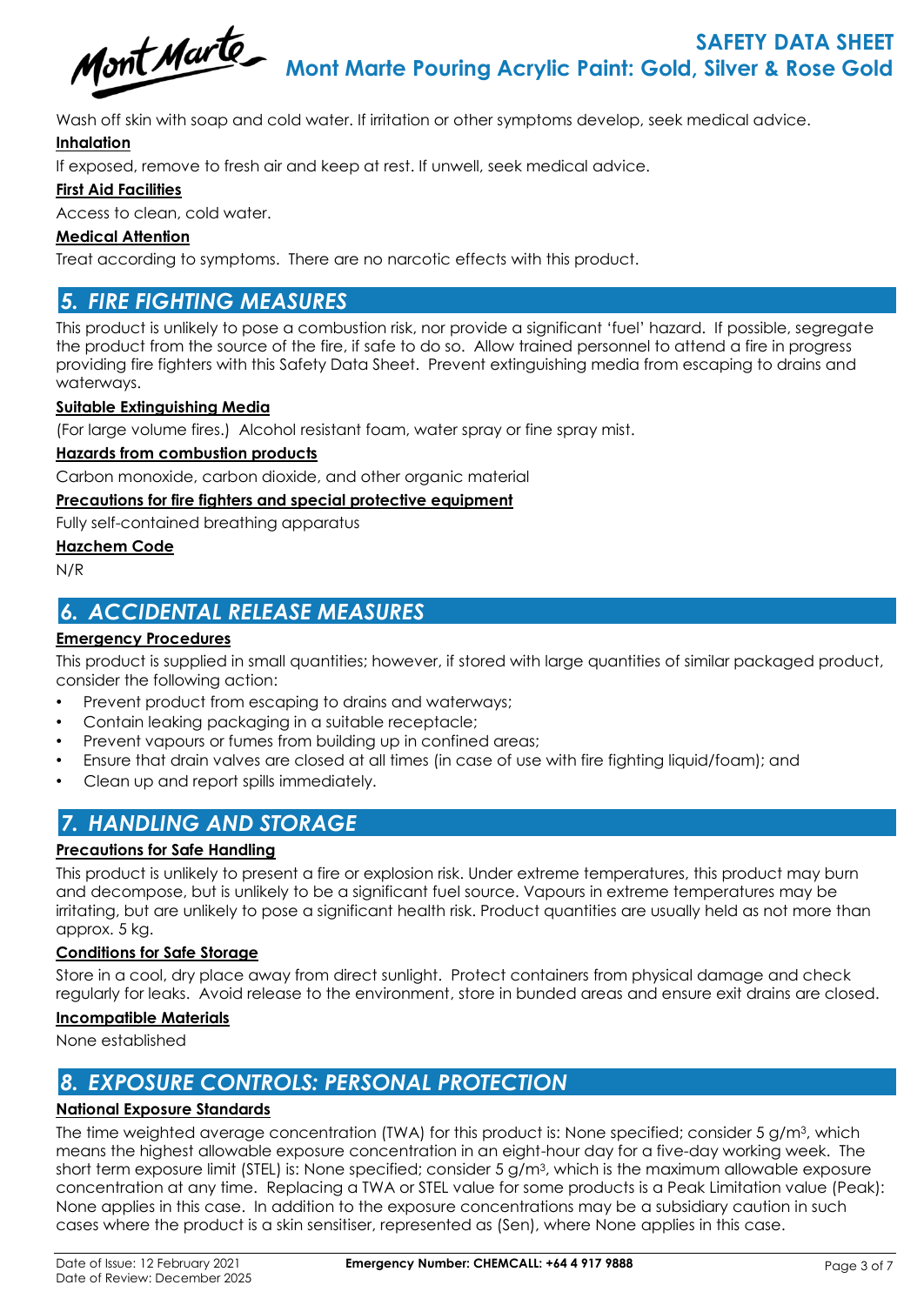

## **Biological Limit Values (BLV)**

No data available

## **Engineering Controls: Ventilation**

The use of local exhaust ventilation is not essential to control process emissions near the source. Laboratory samples can be handled in a fume hood, but are safely managed at open benches. Consider mechanical ventilation of confined spaces. Explosion proof equipment is not required when handling this product.

It is recommended that standard industrial hygiene practices are employed when using this product, e.g. it is recommended to wash hands after using this product, before eating, drinking, or smoking.

#### **Personal Protective Equipment**

**Respiratory Protection:** It is unlikely that vapour concentrations in air may approach or exceed the limits described in the National Exposure Standards; however, it is recommended to use a half-face filter mask to protect from overexposure by inhalation. A type 'A' filter material is considered suitable for this product.

**Eye Protection:** Consider the use of safety glasses when handling this product, as standard industrial hygiene practice; protective eye wear is not essential when using this product.

**Skin/Body Protection:** There is no essential recommended outer-wear required when handling this product. For further information on skin protection, refer to Section 11: Skin Contact effects.

## *9. PHYSICAL AND CHEMICAL PROPERTIES*

| <b>Property</b>            | Unit of measurement | <b>Typical Value</b>     |
|----------------------------|---------------------|--------------------------|
| Appearance                 | None                | Coloured, viscous Liquid |
| <b>Boiling Point/Range</b> | $^{\circ}$ C        | > 100                    |
| Flash Point                | $^{\circ}$ C        | > 100                    |
| SG/Density (@ 15°C)        | g/ml; kgm-3         | $1.10 - 1.30$            |
| Vapour Pressure @ 20°C     | kPa                 | No data available        |
| Vapour Density @ 20°C      | g/ml; kgm-3         | No data available        |
| Autoignition Temperature   | $\rm ^{\circ}C$     | No data available        |
| Explosive Limits in Air    | % vol/vol           | No data available        |
| Viscosity @ 20°C           | cPs, mPas           | 50                       |
| Percent volatiles          | % vol/vol           | > 70                     |
| Acidity/alkalinity as pH   | None                | $8 - 9$                  |
| Solubility in Water        | g/l                 | Miscible                 |
| Other solvents             | -                   | <b>Alcohols</b>          |

The values listed are indicative of this product's physical and chemical properties. A Certificate of Analysis for each product batch can be made available on request.

## *10. STABILITY AND REACTIVITY*

#### **Chemical stability**

Stable at room temperature and pressure

#### **Conditions to avoid**

Excessive heat, oxidising agents, mineral acids, strong alkalis

### **Hazardous decomposition products**

Carbon monoxide, carbon dioxide, other complexes on incomplete burning or oxidation

#### **Hazardous reactions**

None established

#### **Hazardous polymerisation**

Will not occur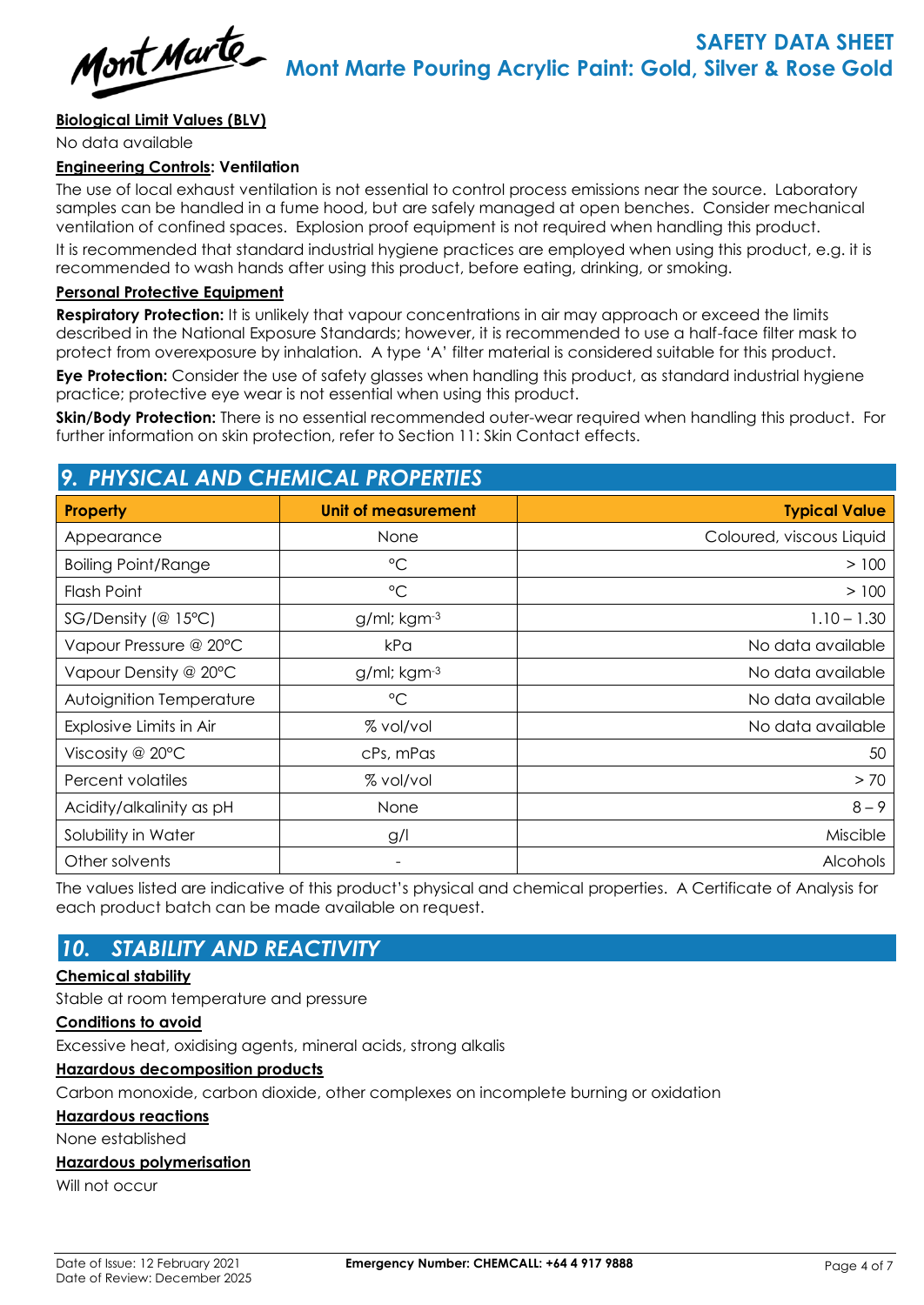

# *11. TOXICOLOGICAL INFORMATION*

## **Acute Effects**

## **Ingestion**

This product is not considered to be toxic if ingested but may result in mild narcotic effects. If intentionally misused the product may cause discomfort on swallowing, headaches, and nausea if consumed in a large quantity and likely result in gastric disturbance.

#### **Eye Contact**

This product is not considered toxic if in contact with eyes or eye tissue. As with any foreign material there may be some discomfort if eye contact occurs, which can be relieved with First Aid.

#### **Skin Contact**

Contact with this product may result in mild irritations evidenced by itchiness or dryness of the affected area. This product is not considered toxic or harmful via contact with skin.

#### **Inhalation**

This product may produce mild vapours at elevated temperatures; irritating fumes are unlikely in normal and regular use; it is considered to have no effect via inhalation.

#### **Chronic Effects**

There are no known chronic effects associated with this product, and it is considered not to be toxic or harmful via standard routes of exposure.

#### **Other Health Effects Information**

Individuals with pre-existing skin or respiratory conditions, such as psoriasis or eczema, may be sensitive to this product.

#### **Toxicological Information**

Oral LD50: No data available: consider > 2000 mg/kg Dermal LD50: No data available: consider > 2000 mg/kg

## *12. ECOLOGICAL INFORMATION*

## **Ecotoxicity**

## **Aquatic Toxicity (Acute):**

| Fish Toxicity LC <sub>50</sub> : | No data available; consider > 1000 mg/L |
|----------------------------------|-----------------------------------------|
| Daphnia Magna EC <sub>50</sub> : | No data available; consider > 1000 mg/L |
| Blue-green algae:                | No data available; consider > 1000 mg/L |
| Green algae:                     | No data available; consider > 1000 mg/L |

#### **Aquatic Toxicity (Chronic):**

| Fish Toxicity $LC_{50}$ :        | No data available; consider > 1000 mg/L |  |
|----------------------------------|-----------------------------------------|--|
| Daphnia Magna EC <sub>50</sub> : | No data available; consider > 1000 mg/L |  |
| Blue-green algae:                | No data available; consider > 1000 mg/L |  |
| Green algae:                     | No data available; consider > 1000 mg/L |  |

**Persistence/Biodegradability:** Elements of this product are likely to persist

**Bioaccumulative Potential:** This mixture does not contain any substances that are assessed to be a Persistent, Bioaccumulative and Toxic (PBT) Substance.

**Mobility:** This product (in large quantities) will be mobile on release to the environment, risking contamination of waterways, soils and grasslands

## *13. DISPOSAL CONSIDERATIONS*

## **Disposal Methods**

This product is not considered to pose an environmental threat when dry, and is safe for disposal to landfill. Our company does encourage recycling, and empty packaging is suitable for recycling, recovery or disposal through a suitably qualified or licensed contractor. Care should be taken to ensure compliance with national and local authorities in these instances. Consult the List of Wastes (LoW) for management.

#### **Special Precautions**

Dry product is suitable for disposal by landfill; and, it is discouraged to dispose of these products via municipal sewers, drains, natural streams or rivers. Wet product and packaging should be treated and disposed through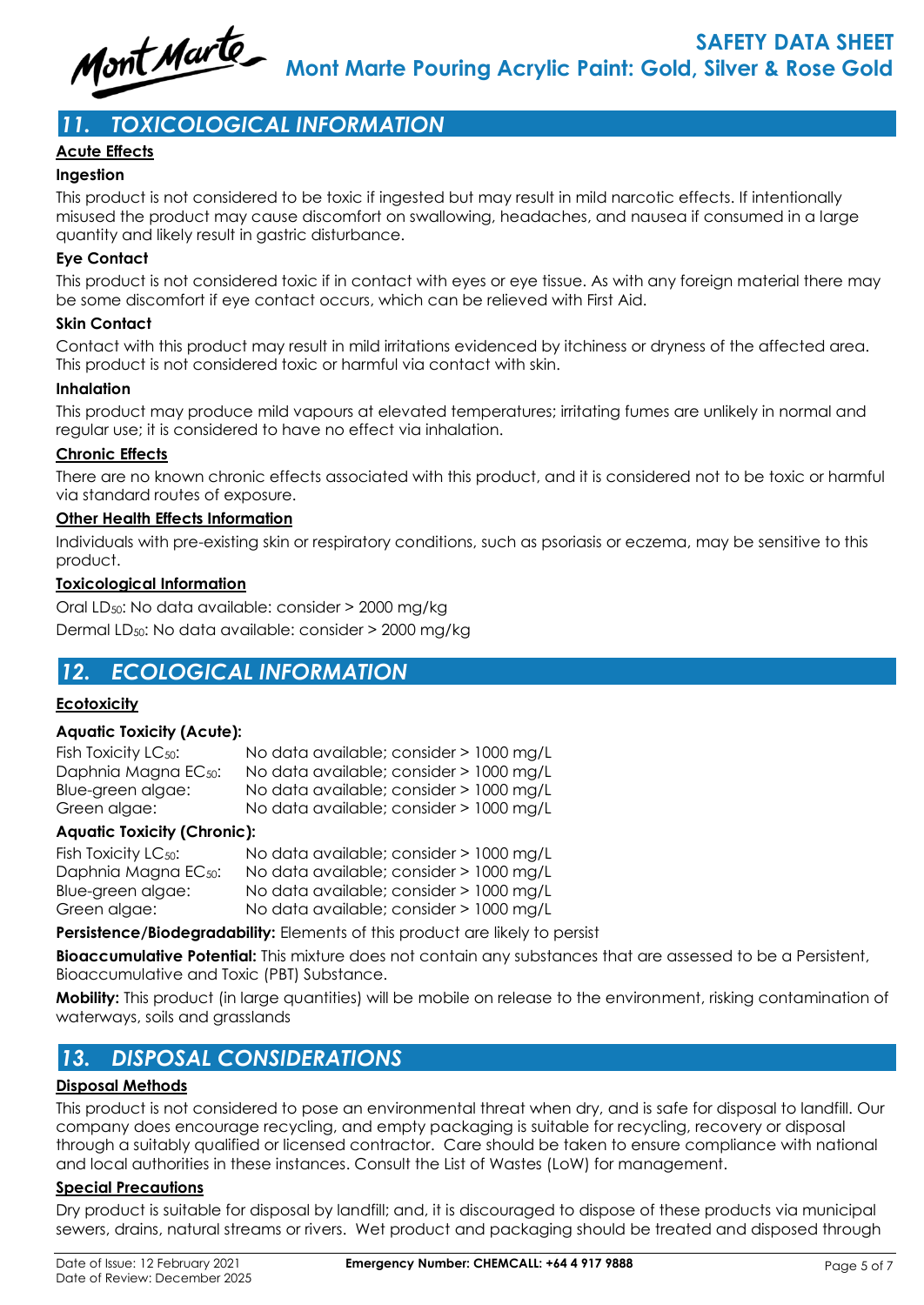

chemical waste treatment, or considered for use in recycling. There are no specific instructions for recycling this product or its packaging.

## *14. TRANSPORT INFORMATION*

| <b>Road and Rail Transport</b>        |                                   | <b>Marine Transport</b>               |                                   | <b>Air Transport</b>                  |                                   |
|---------------------------------------|-----------------------------------|---------------------------------------|-----------------------------------|---------------------------------------|-----------------------------------|
| UN No.                                | N/R                               | UN No.                                | N/R                               | UN No.                                | N/R                               |
| <b>Proper Shipping</b><br><b>Name</b> | Paint, paint related<br>materials | <b>Proper Shipping</b><br><b>Name</b> | Paint, paint related<br>materials | <b>Proper Shipping</b><br><b>Name</b> | Paint, paint related<br>materials |
| <b>DG Class</b>                       | N/R                               | <b>DG Class</b>                       | N/R                               | <b>DG Class</b>                       | N/R                               |
| Sub. Risk                             | None                              | Sub. Risk                             | <b>None</b>                       | Sub. Risk                             | <b>None</b>                       |
| <b>Packing Group</b>                  | N/R                               | <b>Packing Group</b>                  | N/R                               | <b>Packing Group</b>                  | N/R                               |
| <b>Hazchem</b>                        | N/R                               | <b>Hazchem</b>                        | N/R                               | Hazchem                               | N/R                               |

## **Dangerous Goods Segregation**

This product is not regulated for transport by Road and Rail.

## **Environmental Hazards**

There are no specific environmental considerations for transport of this product.

## **Special Precautions for Transport**

Transport in bulk according to Annex II of MARPOL and the IBC Code.

## *15. REGULATORY INFORMATION*

**Country/Region:** Australia, Europe, USA, Asia **Inventory:** AICS, ECHA **Status:** Listed **UN Number:** N/R **Dangerous Goods Class:** N/R **Subsidiary Risk:** None **Packing Group:** N/R **Hazchem Code:** N/R **IMDG:** N/R

## *16. OTHER INFORMATION*

**Reasons for Issue:** New product formulation; amalgamated supplier changes in all sections

## **Abbreviations:**

AICS: Australian Inventory of Chemical Substances ATE: Acute Toxicity Estimate CAS Number: Chemical Abstracts Number EC: European Chemical identification number ECHA: Classification and Labelling Inventory EINECS: European Inventory of Existing Chemical Substances GESTIS: German Listing of Hazardous Substance by Occupational Limit Values, occupational medicine GHS: Globally Harmonised System IARC: International Agency for Research on Cancer IUCLID: International Uniform Chemical Information Database LC<sub>50</sub>: Lethal Concentration to 50% of sample population LD50: Lethal Dose to 50% of sample population LoW: List of Wastes N/A: Not applicable N/R: Non-regulated PEC: Predicted Effect Concentration